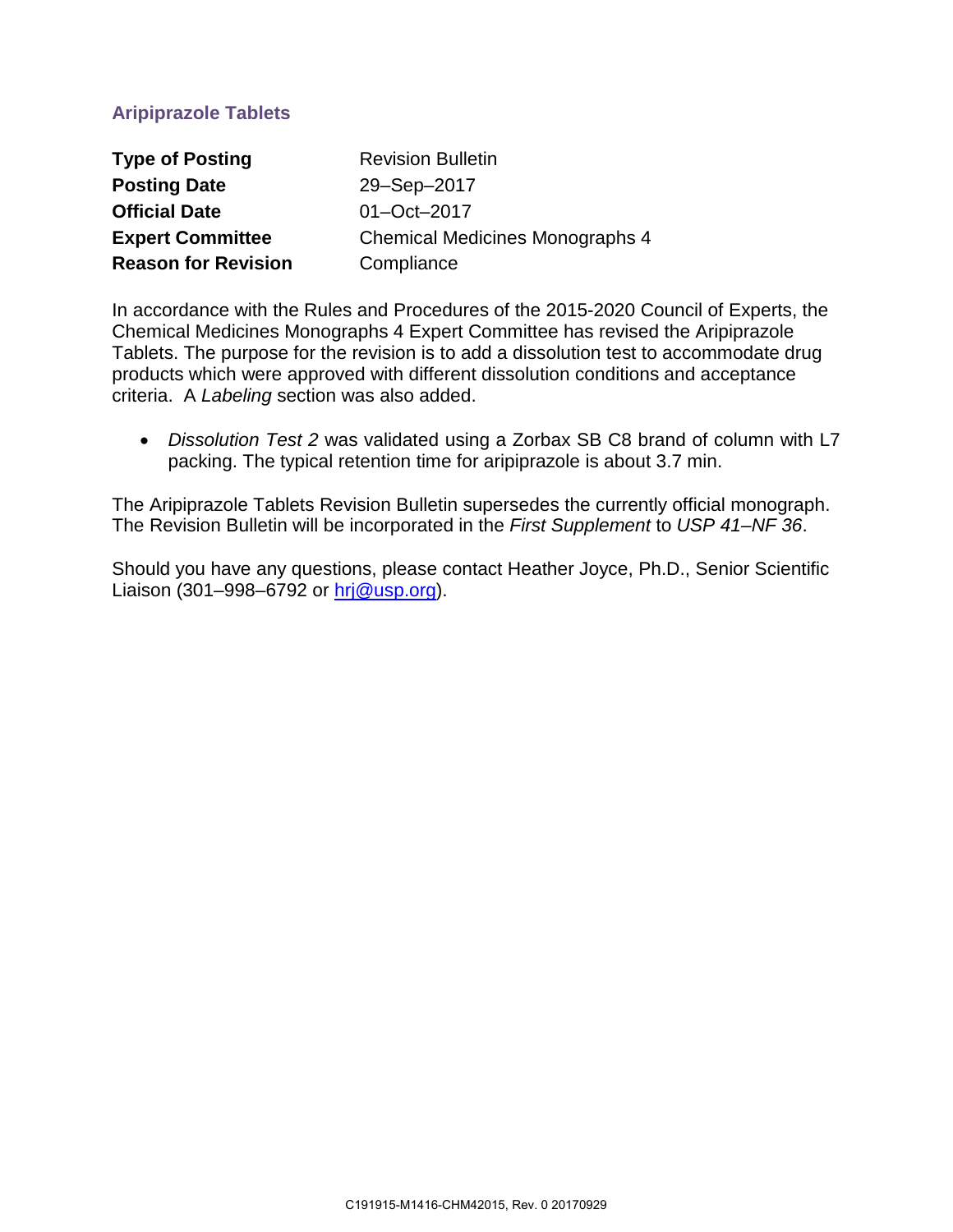• **A. INFRARED ABSORPTION**  $\langle 197K \rangle$ <br>**Standard:** Add 30 mL of ethyl acetate to 30 mg of USP System suitability<br>Aripiprazole RS. Shake for 10 min, centrifuge for NLT 5 Angle: Standard solution Mortal materials and particle in the supernatation of the supernation of the supernation of the supernation of the supernation of the supernation of the supernation of the supernation of the supernation of the suitable pro membrane filter. To the filtrate add 15 mL of water, propylparaben are about 1.0 and 1.5, respect shake for 5 min, and centrifuge for NLT 10 min. Trans-<br>For 20 mL of the upper layer to a container and add **Resolution:** NLT shake for 5 min, and centrifuge for NLT 10 min. Trans-<br>fer 20 mL of the upper layer to a container and add<br>anhydrous magnesium sulfate, as needed. Shake well,<br>and a may be a suitable membrane filter, and evaporate<br>pass th

a suitable membrane filter. To the filtrate add 15 mL of water, shake for 5 min, and centrifuge for NLT 10 min. Transfer 20 mL of the upper layer to a container and Transfer 20 mL of the upper layer to a container and<br>
and a suitable amount of anhydrous magnesium sul-<br>
fate. Shake well, pass through a suitable membrane fil-<br>
ter, and evaporate the ethyl acetate on a water bath<br>
under

 **B.** The retention time of the aripiprazole peak of the *Sample solution* corresponds to that of the *Standard solu-* **PERFORMANCE TESTS** *tion*, as obtained in the *Assay*.

- - $\frac{1}{2018}$  and  $\frac{1}{2018}$  and  $\frac{1}{2018}$  and  $\frac{1}{2018}$  and  $\frac{1}{2018}$  and  $\frac{1}{2018}$  and  $\frac{1}{2018}$  and  $\frac{1}{2018}$  and  $\frac{1}{2018}$  and  $\frac{1}{2018}$  and  $\frac{1}{2018}$  mL of  $\frac{1}{2018}$  MU of  $\frac{1}{2018}$
	-
	-
	- **Standard stock solution:** 1 mg/mL of USP Aripiprazole **Apparatus 2: RS** in *Mobile phase* **Apparatus 2: 60 rpm**
	-
	- **Example solution:** 0.2 mg/mL of USP Arispirazole RS<br> **Example phase**<br> **Example solution:** 0.2 mg/mL of DUSP Arispirazole RS<br> **Example solution:** 0.2 mg/mL of the distance of the strength prepared as follows. Transfer 10. filter of NMT 0.5-µm pore size, discard the first 1 mL of filtrate, and use the subsequent filtrate.

**Chromatographic system Aripiprazole Tablets** (See *Chromatography*  $(621)$ *, System Suitability.*) Mode: LC<br>Detector: UV 254 nm **DEFINITION**<br>Aripiprazole Tablets contain NLT 95.0% and NMT 105.0%<br>of the labeled amount of aripiprazole (C<sub>23</sub>H<sub>27</sub>Cl<sub>2</sub>N<sub>3</sub>O<sub>2</sub>).<br>**IDENTIFICATION**<br>**IDENTIFICATION**<br>**IDENTIFICATION**<br>**IDENTIFICATION**<br>**IDENTIFICATION IDENTIFICATION**<br>• A. INFRARED ABSORPTION (197K) **A. INFRARED ABSORPTION (197K)** 

$$
Result = (R_U/R_S) \times (C_S/C_U) \times 100
$$

- 
- 
- 
- 
- 

## **ASSAY** *Change to read:*

**change to read:** • **DISSOLUTION**  $\langle 711 \rangle$ 

**PREST 1•** (RB 1-Oct-2017)<br> **Medium:** pH 1.2 hydrochloric acid buffer (Transfer • Medium: pH 1.2 hydrochloric acid buffer (Transfer **<sup>P</sup>ROCEDURE** <sup>250</sup> mL of 14.9 g/L of potassium chloride in water to **Solution A:** •.2.8 g/L of anhydrous sodium sulfate• $y_{un-2016}$  in water<br> **Mobile phase:** Acetonitrile, methanol, *Solution A*, and<br>
glacial acetic acid (33:11:56:1)<br> **Internal standard solution:** 0.33 mg/mL of USP Pro-<br> **Internal standard solution:** 0.33 mg/mL of USP Pro-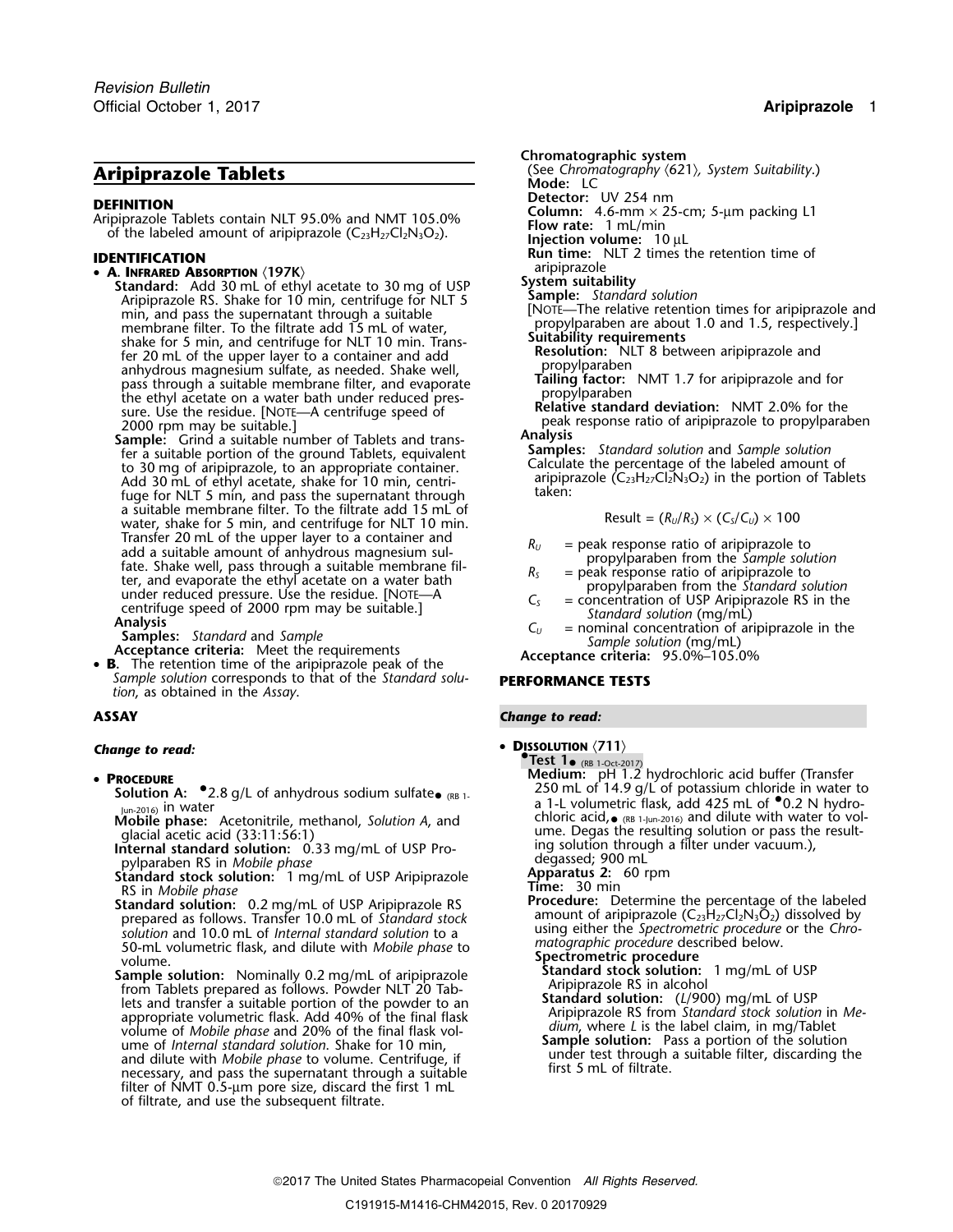**Instrumental conditions**  $C_5$  = concentration of USP Aripiprazole RS in the **Mode:** UV **Mode:** UV

Result = 
$$
(A_U/A_S) \times C_S \times V \times (1/L) \times 100
$$

\n**Remark of the image and the provided HTML representation.**

\n**Apparatus 2: 60 rpm**

**Buffer:** 6.8 g/L of monobasic potassium phosphate in *<sup>A</sup><sup>U</sup>* = absorbance at 249 nm minus the absorbance water. Adjust with 1 N phosphoric acid TS to a pH of at 325 nm of the *Sample solution* 3.0. *<sup>A</sup><sup>S</sup>* = absorbance at 249 nm minus the absorbance **Mobile phase:** Acetonitrile and *Buffer* (40:60) at 325 nm of the *Standard solution* **Standard stock solution:** 0.11 mg/mL of USP *<sup>C</sup><sup>S</sup>* = concentration of USP Aripiprazole RS in the Aripiprazole RS in solution prepared as follows. Trans- *Standard solution* (mg/mL) fer a suitable amount of USP Aripiprazole RS to an *<sup>V</sup>* = volume of *Medium*, <sup>900</sup> mL appropriate volumetric flask. Add 2% of the flask vol- *<sup>L</sup>* = label claim (mg/Tablet) ume of acetonitrile and 70% of the flask volume of **Chromatographic procedure** *Medium.* Sonication may be used to promote dissolu- **Solution A:** •.2.8 g/L of anhydrous sodium sul- tion. Dilute with *Medium* to volume. fate• (RB 1-Jun-2016) **Standard solution:** (*L*/900) mg/mL of USP **Solution B:** 13.9 g/L of glacial acetic acid and Aripiprazole RS from *Standard stock solution* in *Me-*23.9 g/L of •.sodium acetate•**Internal standard solution:** •.0.67 <sup>µ</sup>g/mL•2016) of USP Propylparaben RS in *Diluent* (See *Chromatography* 〈621〉*, System Suitability*.) **Standard stock solution A:**<sup>1</sup> mg/mL of USP **Mode:** LC Aripiprazole RS in *Mobile phase* **Detector:** UV 215 nm **Standard stock solution B:** 0.002 mg/mL of USP **Column:** 4.6-mm × 15-cm; 5-µm packing L7 Aripiprazole RS from *Standard stock solution A* in **Column temperature:** 40° *Medium* passed through a suitable filter of NMT **Flow rate:**<sup>1</sup> mL/min 0.5-µm pore size, discarding the first 6 mL of filtrate **Injection volume:**<sup>5</sup> <sup>µ</sup><sup>L</sup> **Standard solution:** 0.001 mg/mL of USP **Run time:** NLT 1.6 times the retention time of Aripiprazole RS from *Standard stock solution B* pre- aripiprazole pared by combining 5 mL of *Standard stock solution* **System suitability** *<sup>B</sup>* and 5 mL of *Internal standard solution* **Sample:** *Standard solution* **Sample stock solution:** Pass a portion of the solu- **Suitability requirements** tion under test through a suitable filter of NMT 0.5- **Tailing factor:** NMT 1.5 µm pore size, discarding NLT the first 6 mL of **Relative standard deviation:** NMT 1.0% filtrate. **Analysis Sample solution:** Combine 2 mL of *Sample stock* **Samples:** *Standard solution* and *Sample solution solution* with 2 mL of *Internal standard solution*. Calculate the percentage of the labeled amount of **Chromatographic system:** Proceed as directed in aripiprazole (C23H27Cl2N3O2) dissolved: the *Assay* except as follows. **Injection volume:**<sup>100</sup> <sup>µ</sup><sup>L</sup> Result = (*<sup>r</sup>U*/*<sup>r</sup>S*) <sup>×</sup> *<sup>C</sup><sup>S</sup>* <sup>×</sup> *<sup>V</sup>* <sup>×</sup> (1/*L*) ×<sup>100</sup> •• (RB 1-Oct-2017) **Sample:** *Standard solution solution* **Suitability requirements** *Standard solution* (mg/mL) **Resolution:** NLT 10 between aripiprazole and *V* = volume of *Medium*, 900 mL propylparaben *L* = label claim (mg/Tablet) peak response ratio of aripiprazole to aripiprazole (C23H27Cl2N3O2) is dissolved.• (RB 1-Oct-2017) propylparaben • **UNIFORMITY OF DOSAGE UNITS** 〈**905**〉**:** Meet the **Samples:** *Standard solution* and *Sample solution* aripiprazole (C23H27Cl2N3O2) dissolved: **<sup>O</sup>RGANIC IMPURITIES** *<sup>R</sup><sup>U</sup>* = peak response ratio of aripiprazole to Protect solutions from light. propylparaben from the *Sample solution* **Buffer:** 9.6 g/L of dibasic ammonium citrate, 1.6 g/L of *<sup>R</sup><sup>S</sup>* = peak response ratio of aripiprazole to citric acid, and 2.9 g/L of •.sodium dodecyl sulfate• (RB propylparaben from the *Standard solution*

*Revision Bulletin* 2 **Aripiprazole** Official October 1, 2017

| Mode: UV                                                                                                  | Standard solution (mg/mL)                                        |  |  |  |
|-----------------------------------------------------------------------------------------------------------|------------------------------------------------------------------|--|--|--|
| Analytical wavelengths: 249 and 325 nm                                                                    | V<br>$=$ volume of <i>Medium</i> , 900 mL                        |  |  |  |
| Cell length: 1 cm                                                                                         | L<br>$=$ label claim (mg/Tablet)                                 |  |  |  |
| <b>Blank:</b> Medium                                                                                      | <b>Tolerances:</b> NLT 75% $(Q)$ of the labeled amount of        |  |  |  |
| Analysis                                                                                                  | aripiprazole $(C_{23}H_{27}Cl_2N_3O_2)$ is dissolved.            |  |  |  |
| <b>Samples:</b> Standard solution and Sample solution                                                     | Test 2: If the product complies with this test, the              |  |  |  |
| Calculate the percentage of the labeled amount of                                                         | labeling indicates that it meets USP Dissolution Test 2.         |  |  |  |
| aripiprazole $(C_{23}H_{27}Cl_2N_3O_2)$ dissolved:                                                        | Medium: 0.1 N hydrochloric acid VS; 900 mL                       |  |  |  |
|                                                                                                           | Apparatus 2: 60 rpm                                              |  |  |  |
| Result = $(A_U/A_S) \times C_S \times V \times (1/L) \times 100$                                          | <b>Time:</b> $15 \text{ min}$                                    |  |  |  |
|                                                                                                           | <b>Buffer:</b> 6.8 g/L of monobasic potassium phosphate in       |  |  |  |
| $=$ absorbance at 249 nm minus the absorbance                                                             | water. Adjust with 1 N phosphoric acid TS to a pH of             |  |  |  |
| at 325 nm of the Sample solution                                                                          | 3.0.                                                             |  |  |  |
| $=$ absorbance at 249 nm minus the absorbance                                                             | <b>Mobile phase:</b> Acetonitrile and Buffer (40:60)             |  |  |  |
| at 325 nm of the Standard solution                                                                        | <b>Standard stock solution:</b> 0.11 mg/mL of USP                |  |  |  |
| = concentration of USP Aripiprazole RS in the                                                             | Aripiprazole RS in solution prepared as follows. Trans-          |  |  |  |
| Standard solution (mg/mL)                                                                                 | fer a suitable amount of USP Aripiprazole RS to an               |  |  |  |
| = volume of <i>Medium</i> , 900 mL                                                                        | appropriate volumetric flask. Add 2% of the flask vol-           |  |  |  |
| $=$ label claim (mg/Tablet)                                                                               | ume of acetonitrile and 70% of the flask volume of               |  |  |  |
| hromatographic procedure                                                                                  | <i>Medium.</i> Sonication may be used to promote dissolu-        |  |  |  |
| <b>Solution A: <math>\bullet</math></b> 2.8 g/L of anhydrous sodium sul-                                  | tion. Dilute with <i>Medium</i> to volume.                       |  |  |  |
| fate <sub>• (RB 1-Jun-2016)</sub><br>Solution B: _13.9 g/L of glacial acetic acid and                     | <b>Standard solution:</b> (L/900) mg/mL of USP                   |  |  |  |
|                                                                                                           | Aripiprazole RS from Standard stock solution in Me-              |  |  |  |
| 23.9 g/L of $\bullet$ sodium acetate $_{(RB1-jun-2016)}$ in water                                         | $dium$ , where $L$ is the label claim, in mg/Tablet              |  |  |  |
| Mobile phase: Acetonitrile, methanol, Solution A,                                                         | <b>Sample solution:</b> Pass a portion of the solution under     |  |  |  |
| and glacial acetic acid (40:10:50:1)                                                                      | test through a suitable filter, discarding NLT the first         |  |  |  |
| <b>Diluent:</b> Solution B and methanol (50:50)                                                           | 5 mL of filtrate.                                                |  |  |  |
| Internal standard solution: $^{\bullet}$ 0.67 µg/mL <sub><math>\bullet</math> (RB 1-Jun-</sub>            | Chromatographic system                                           |  |  |  |
| 2016) of USP Propylparaben RS in Diluent                                                                  | (See Chromatography (621), System Suitability.)                  |  |  |  |
| Standard stock solution A: 1 mg/mL of USP                                                                 | Mode: LC                                                         |  |  |  |
| Aripiprazole RS in Mobile phase                                                                           | Detector: UV 215 nm                                              |  |  |  |
| <b>Standard stock solution B:</b> 0.002 mg/mL of USP                                                      | <b>Column:</b> 4.6-mm $\times$ 15-cm; 5-µm packing L7            |  |  |  |
| Aripiprazole RS from Standard stock solution A in                                                         | Column temperature: $40^{\circ}$                                 |  |  |  |
| Medium passed through a suitable filter of NMT                                                            | <b>Flow rate:</b> 1 mL/min                                       |  |  |  |
| 0.5-um pore size, discarding the first 6 mL of filtrate                                                   | Injection volume: $5 \mu L$                                      |  |  |  |
| <b>Standard solution:</b> 0.001 mg/mL of USP                                                              | <b>Run time:</b> NLT 1.6 times the retention time of             |  |  |  |
| Aripiprazole RS from Standard stock solution B pre-                                                       | aripiprazole                                                     |  |  |  |
| pared by combining 5 mL of Standard stock solution<br>B and 5 mL of Internal standard solution            | System suitability                                               |  |  |  |
|                                                                                                           | <b>Sample:</b> Standard solution                                 |  |  |  |
| <b>Sample stock solution:</b> Pass a portion of the solu-                                                 | Suitability requirements                                         |  |  |  |
| tion under test through a suitable filter of NMT 0.5-                                                     | <b>Tailing factor: NMT 1.5</b>                                   |  |  |  |
| um pore size, discarding NLT the first 6 mL of<br>filtrate.                                               | Relative standard deviation: NMT 1.0%                            |  |  |  |
|                                                                                                           | <b>Analysis</b>                                                  |  |  |  |
| <b>Sample solution:</b> Combine 2 mL of Sample stock<br>solution with 2 mL of Internal standard solution. | <b>Samples:</b> Standard solution and Sample solution            |  |  |  |
|                                                                                                           | Calculate the percentage of the labeled amount of                |  |  |  |
| Chromatographic system: Proceed as directed in                                                            | aripiprazole $(C_{23}H_{27}Cl_2N_3O_2)$ dissolved:               |  |  |  |
| the Assay except as follows.                                                                              |                                                                  |  |  |  |
| Injection volume: $100 \mu L$                                                                             | Result = $(r_U/r_S) \times C_S \times V \times (1/L) \times 100$ |  |  |  |

- **System suitability** *<sup>r</sup><sup>U</sup>* = peak response of aripiprazole from the *Sample*
- $r<sub>S</sub>$  = peak response of aripiprazole from the  $C_s$  *standard solution*<br> $C_s$  = concentration of U.
- = concentration of USP Aripiprazole RS in the
	-
- 
- **Relative standard deviation:** NMT 1.5% for the **Tolerances:** NLT 80% (*Q*) of the labeled amount of
	- **Analysis** requirements

## Calculate the percentage of the labeled amount of **IMPURITIES**

# *Change to read:*

# **• ORGANIC IMPURITIES**

2017 The United States Pharmacopeial Convention *All Rights Reserved.*